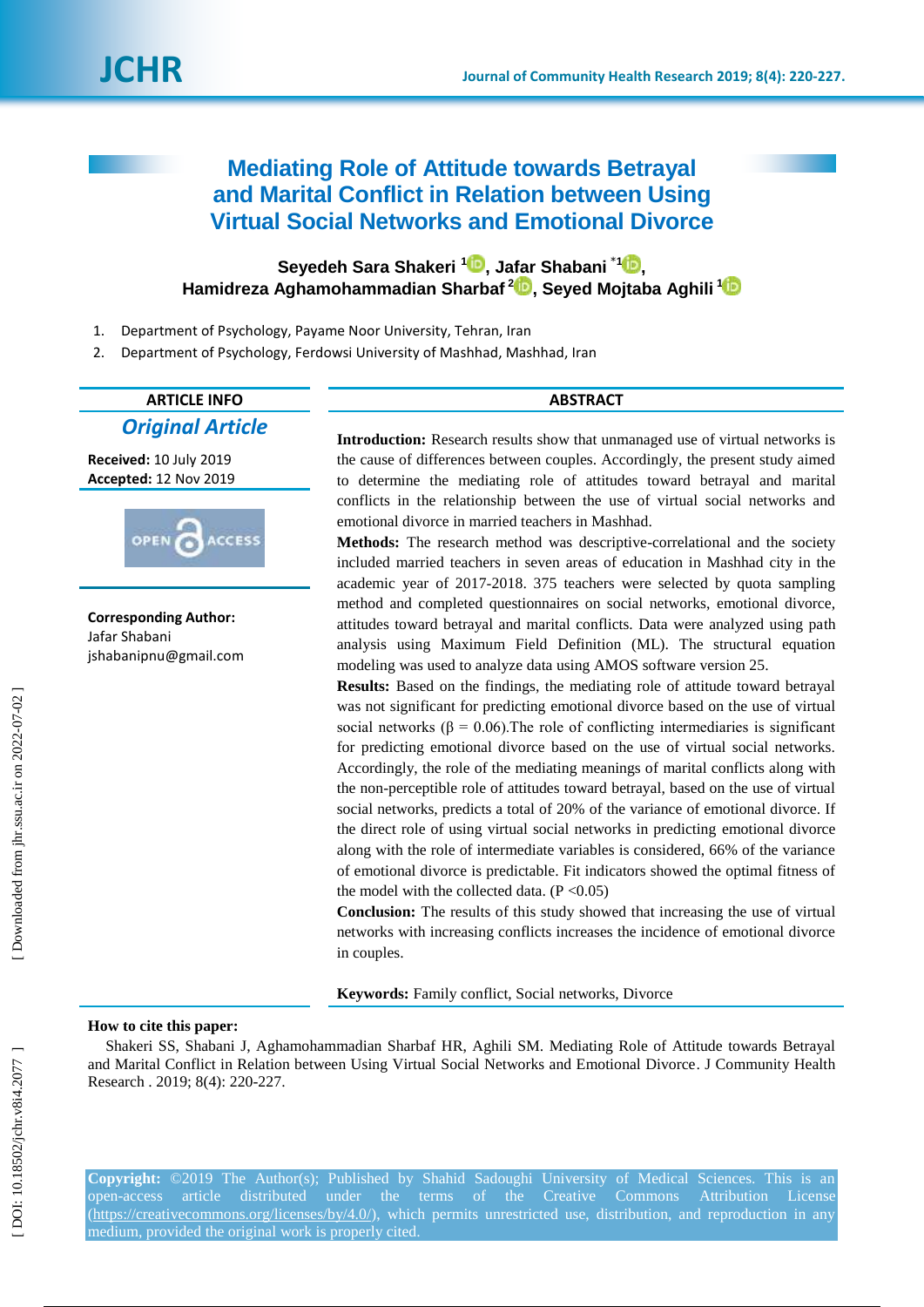## **Introduction**

The researchers consider emotional divorce as the first stage in the process of divorce, which expresses an enormous marital relationship. The emotional divorce symbolizes the existence of a problem in the healthy and correct relationship between a husband and wife ( 1). Man is a social being and needs communication with other peers. In this regard, the relationship between couples is more important. Correct communication between couples is one of the key ways of reducing the resolution of differences between spouses. If this does not require proper communication, there is the possibility of providing this important need from a non -family channel ( 2). One of the means of communication in the world is the Internet and especially social networks. Online social networks have become one of the largest social media technologies that have attracted the audience's potential in social and communication relationships. One cannot ignore the fundamental changes resulting from the advent of these technologies in various personal and social life spheres ( 3).

Unmanaged use of the Internet and social networks can create problems for families, especially couples, including negative effects on marital relationships and increasing inequalities and rising divorce. It can also increase distrust and lies among family members, reduce verbal and face -to -face communication. One cannot imagine that instruments that affect various social groups do not affect the group in the first meaning of the family ( 4). In a study in the United Kingdom, it has been shown that about one -third of divorces in this country are related to the Facebook social network (5). The study of the causal and meditational conditions of emotional divorce revealed that the divorce is not a single -agent phenomenon, but among the factors (lack of emotional need, male disregard, communicative problems, uncoordinated thoughts and attitudes of men and women, lack of empathy and companionship of men with women, etc.) in conjunction with them leads to emotional divorce ( 6 ) . Thus, in this research, the mediating role of attitudes toward betrayal and marital

conflicts in the relationship between the use of virtual networks and emotional divorce was investigated .

Individuals always do not follow fixed values and norms in their personal and social lives, but this, like many other things, is subject to change and is the main factor in changing values, attitudes, and communication. The role of communication tools is very effective in changing attitudes and values and injecting norms, and social networks can increase divorce among couples ( 7 ). Virtual social networks move and direct a wide range of symbols the norms, values, and ideas of messages take on the thoughts within societies to the point where some scholars believe that virtual social networks transform cultural and social life altogether ( 2). In the meantime, there is no way that people's attitudes toward betrayal undergoes any change s .

Marital infidelity is, in fact, a neglect of the obligation of the spouse, which creates a degree of emotional and physical intimacy with a non spouse. Although virtual networks have had many benefits, they have become more and more concern in the area of intercourse, and have trafficked a lot of people . Researchers have divided betrayal into three types of sexual, emotional, and Internet based content that can both be sexually and emotionally explicit (8).

Conflict in human relationships is common and inevitable. Conflict is a phenomenon that is created in conjunction with love and is inevitable. Conflicts arise when one's actions interfere with the actions of another person, as the two individuals get closer to each other, the conflict of forces increases ( 9). Norton and Baptist (2014) have shown that the use of social networks is associated with increased emotional distress between husband and wife (10). In addition, numerous studies have shown that the source of many marital conflicts is due to the inappropriateness of the relationship between the couple when the couples rather than the relationship with each other, engage themselves more in social networks and cause inappropriate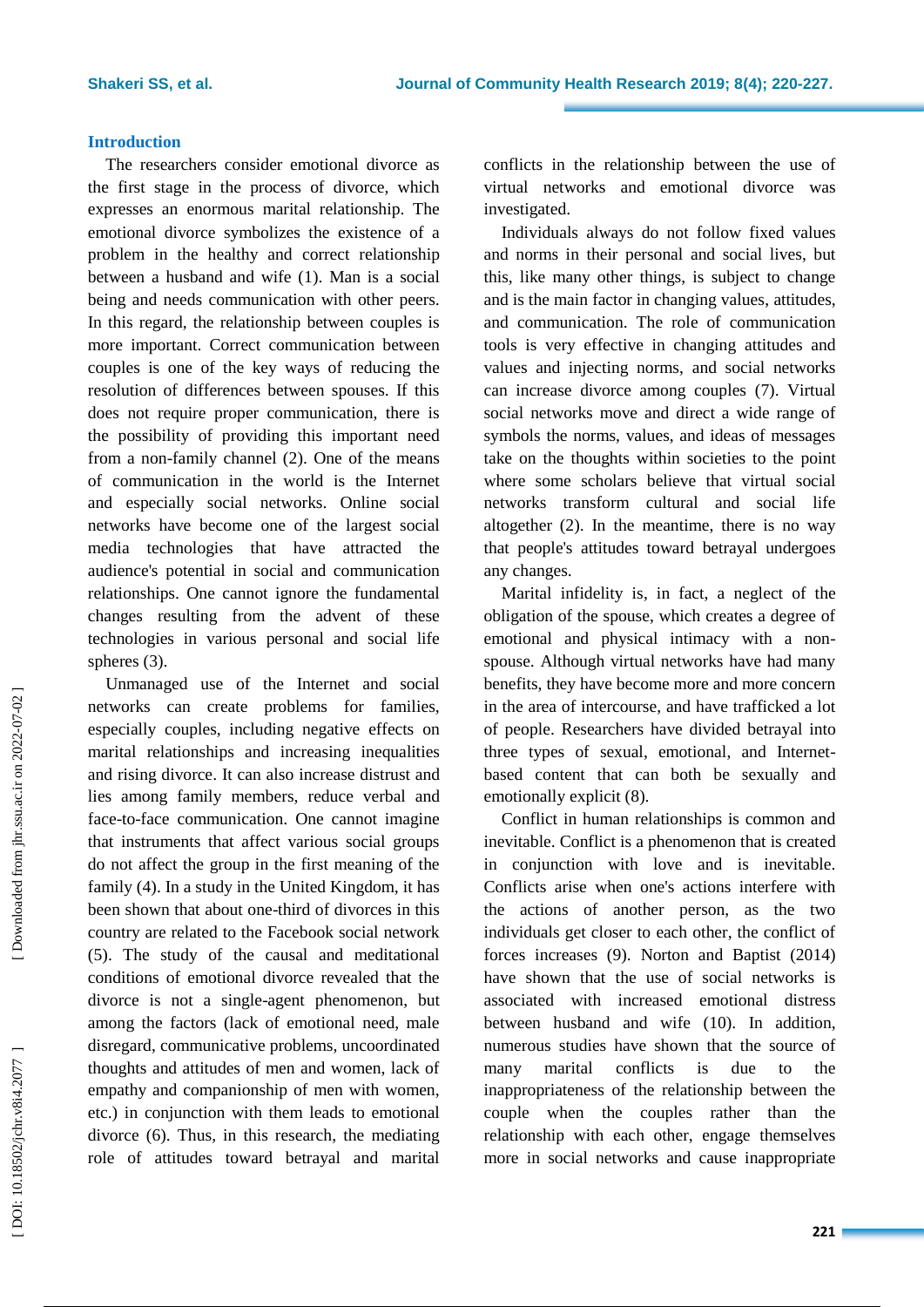relationships, causing Robin's wives to communicate (11). The concept of emotional divorce is linked to the issue of disagreement, incompatibility or marital conflicts (12).

Porjebeli and Rezaei, in a study examining the relationship between social network use and family cohesion among Naghadeh families, stated that there is a significant and inverse relationship between the hours of virtual network use and family cohesion (13). In another study on the prediction of narcissism, perception of social interactions and marital conflicts based on the use of social networks the findings showed that there is a significant negative relationship between the use of virtual social networks and perception of social interaction, and there is a significant positive relationship between narcissism and marital conflict (14). Torki and Mohammadi stated that social networks and the virtual world as one of today's agents of socialization have a great effect on divorce and the establishment of inter -marital relationships among couples (15). Several studies have examined the capabilities of the virtual platform for teacher education and professional development. In this paper, suggestions are presented to educate teachers and the use of cyberspace highlighting the importance of education and education institutions and the use of cyberspace by teachers (16). Therefore, the teachers are among the most frequent members of the group who are constantly using virtual networks. Therefore, the married teachers of Mashhad were considered as the statistical community of this research. In the present study, it was tried to investigatethe following hypotheses:

1 .Attitudes toward betrayal play a mediating role in the relationship between the use of virtual social networks and emotional divorce in Married Teachers of Mashhad

2. Marital conflicts play a mediating role in the relationship between the use of virtual social networks and emotional divorce in Married Teachers of Mashhad .

### **Method s**

The method of this research is the structural equation. The statistical population included teachers of the districts of Mashhad in the academic year of 2017 -2018. According to statistics published in the statistical -analytical journal this year about 73% of the statistical population is female and 27% are male. Morgan table was used to determine the sample size. According to this table, the sample size was determined by 375 people. A sexual proportional sampling method was used. The questionnaires were distributed randomly among teachers in terms of gender ratio. Data were collected by the researcher in a group. In order to test the data, structural modalities were modeled using AMOS software version 25 and Maximum Likelihood Estimation (ML).

## Research tool

A) A questionnaire using online social networks

The questionnaire was developed by Safarpour (17) and has 20 questions. The Likert scale has five degrees and the Cronbach's alpha is 0.03. The total score of the questionnaire is in the range of 20 to 100. Obviously, the higher the score, the greater the person's use of social networks.

B) Emotional divorce questionnaire

The questionnaire was set up by Guttman in 2000 in 24 questions in the form of "yes or no" options. The minimum score obtained by the subject is zero and the maximum score is 24. In this study, the reliability of this scale was obtained using Cronbach's alpha of 0.93. The validity of this questionnaire was confirmed by experts, and factor analysis was used to obtain structural validity. Factor contributions and factor load the questionnaire showed that the load factor of all questions ranged from 0.49 to 0.83, which is a reasonable factor (18).

C) Attitude to betrayal (marital) questionnaire

The Attitudinal Attitude Scale was prepared by Mark Watley in 2006. This scale has 12 terms, each question in the seven range from the very opposite (score one) to very much agree (score 7) (Wattie, 2006). In Iran, this scale has been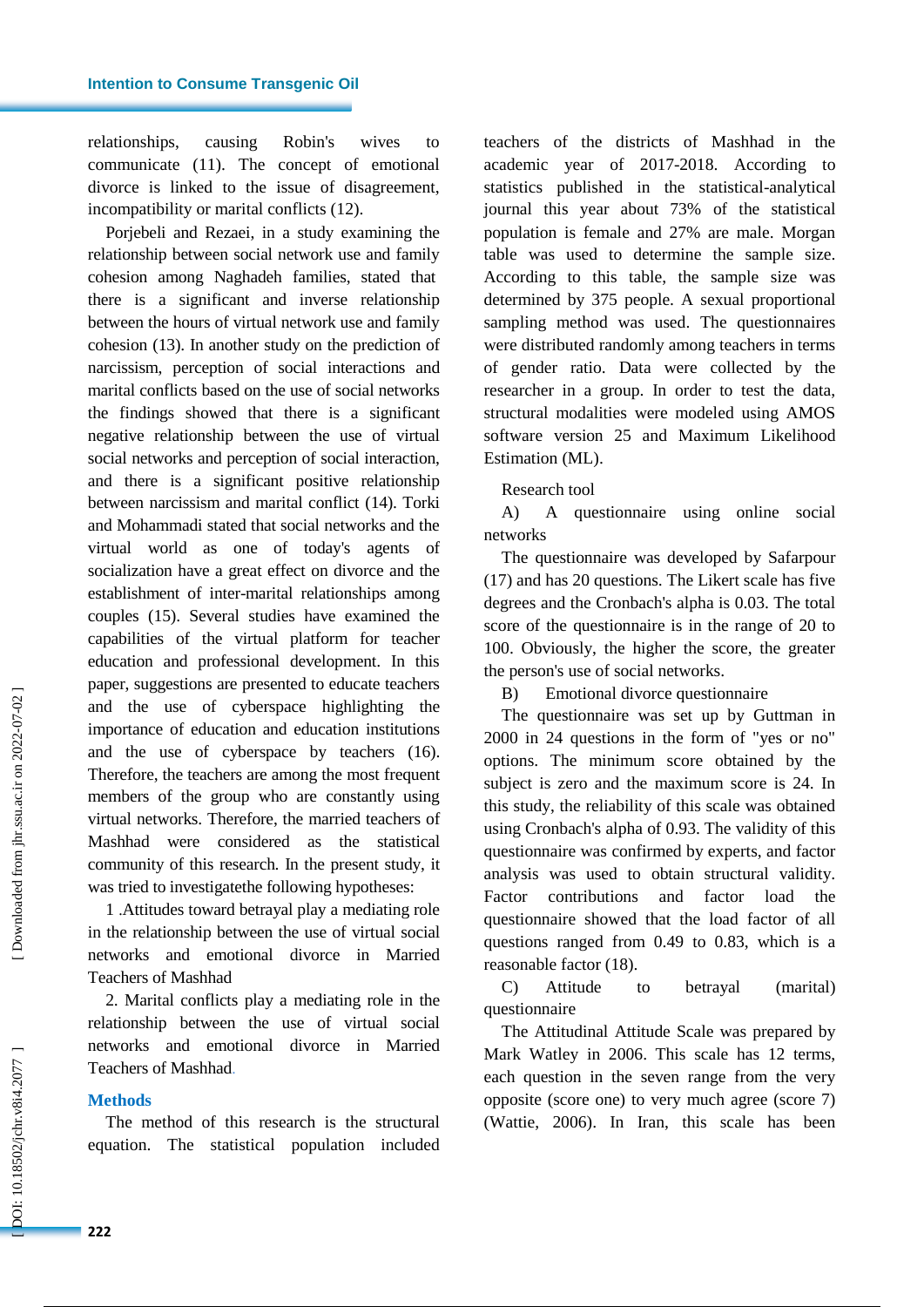completed and Cronbach's alpha has been 0.84. The average for this sample is 39/15 (19).

D) Kansas Egman& Associates Marital Conflict Questionnaire (KMCS)

by Kenneth Aegman, Virginia Maxley and Walter R Scham has been comprised of 27 balls used to measure marital conflict in 1985. Scoring the questionnaire as a Likert spectrum is four points. This scale has an excellent inner consistency with an alpha of 0.91 to 0.95 for men and an alpha of 0.88 to 0.95 for women. The scale stability is also very good with 6 -month openness correlations for three stages, ranging from 0.64 to 0.96. KMCS scales also have a correlation with a number of other scales, which shows their

constructive validity. These scales are FACES -II, empathy scales, respect and coordination, several subscales of marital communication questionnaire, and understanding of the relationship and orientation of the marital goal (20).

# **Results**

The descriptive results of the study showed that of the total 375 cases, 270 (73%) were women and 105 (27%) were male . In terms of duration of the marriage, 131 people (35%) were in the range of 0 -10 years, 165 people (44%) were between 11 -21 years and 79 people(21%) were in the range of 22 - 32 years . The mean and standard deviation of the research's variables are presented in Table 1.

**Table 1 .** Mean and standard deviation of the study variables .

| <b>Variables and Indicators</b> | mean  | SD    |
|---------------------------------|-------|-------|
| marital conflicts               | 63.32 | 6.84  |
| Attitude to betrayal            | 21.02 | 8.63  |
| <b>Emotional Divorce</b>        | 4.77  | 5.86  |
| Use virtual networks            | 30.80 | 12.36 |

To investigate the research questions, the preconditions for conducting path analysis including the normal distribution of data, the lack of coherence between variables, the sample size, the distance or relative variables of the research

were examined . The skewness and elongation values for all of the research variables are within the range ( -2, 2). Therefore, the assumption that the data are normal is confirmed, and these values are listed in Table 2 .

**Table 2 .** Values of skewness and kurtosis of marital conflicts, attitude to betrayal, emotional divorce, and use of virtual social networks

| <b>Variables</b>         | skewness | kurtosis |
|--------------------------|----------|----------|
| Attitude to betrayal     | 1.268    | 1.22     |
| <b>Emotional Divorce</b> | 1.472    | 1.28     |
| Use virtual networks     | 1.538    | 1.07     |
| Marital conflicts        | 0.225    | $-1.130$ |

The presumption of the existence of a linear relationship between dependent variables and

prediction is also based on the correlation table presented is in Table 3 .

| Variables                |          |          |          |  |
|--------------------------|----------|----------|----------|--|
| Marital conflicts        |          |          |          |  |
| Attitude to betrayal     | $0.28**$ |          |          |  |
| <b>Emotional Divorce</b> | $0.63**$ | $0.34**$ |          |  |
| Use virtual networks     | $0.31**$ | $0.40**$ | $0.52**$ |  |
| $p < 0.05 * p < 0.01 **$ |          |          |          |  |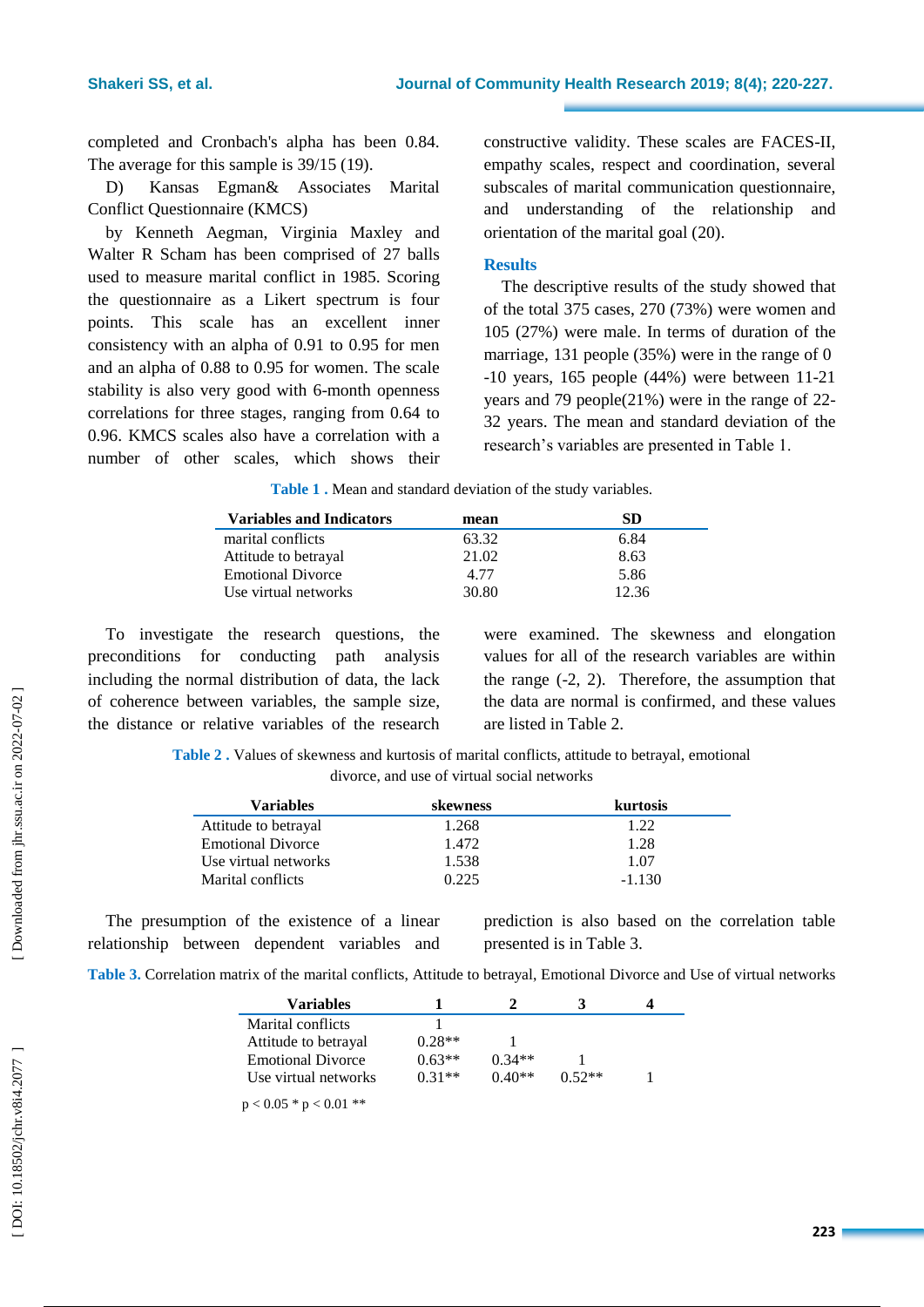To test the hypothesized model, the variance covariance matrix was used as input data and, due to the normalization of the data; the maximum likelihood (ML) method was used.

In the following, in Table 4, more precisely, the direct, indirect and total coefficients are presented in two standardized and non -standard levels. Based on this table, standardized β-standardized coefficients for predicting emotional divorce based on attitude toward betrayal are not significant and small ( $\beta$  = 0.06). This is a detailed statement about the meaningful role of the mediating role of attitudes toward betrayal for predicting emotional divorce based on the use of virtual social

networks. While standardized coefficient β for predicting marital conflicts is 0.38 using virtual social networks, the coefficient for predicting emotional divorce based on marital conflicts is 0.5 4 Accordingly, the role of the mediating meanings of marital conflicts along with the non perceptible role of attitudes toward betrayal, based on the use of virtual social networks, predicts a total of 20% of the variance of emotional divorce. If the direct role of using virtual social networks in predicting emotional divorce along with the role of intermediate variables is considered, 66% of the variance of emotional divorce is predictable.

| routes                               | Type of coefficient $\beta$ | <b>Direct</b> | indirect                 | <b>Total</b> |
|--------------------------------------|-----------------------------|---------------|--------------------------|--------------|
| <b>Emotional divorce from:</b>       |                             |               |                          |              |
|                                      | <b>Standard</b>             | 0.54          |                          | 0.54         |
| marital conflicts                    | Unstandardized              | 0.43          | -                        | 0.43         |
|                                      | Standard                    | 0.06          | ٠                        | 0.06         |
| Attitude to betrayal                 | Unstandardized              | 0.04          |                          | 0.04         |
|                                      | Standard                    | 0.46          | 0.20                     | 0.66         |
| Using Virtual Social Networks        | Unstandardized              | 0.20          | 0.11                     | 0.31         |
| <b>Marital conflicts from:</b>       |                             |               |                          |              |
|                                      | Standard                    | 0.38          | $\overline{\phantom{a}}$ | 0.38         |
| <b>Using Virtual Social Networks</b> | Unstandardized              | 0.19          |                          | 0.19         |
| <b>Attitudes to be trayal:</b>       |                             |               |                          |              |
|                                      | Standard                    | 0.42          | ۰                        | 0.42         |
| <b>Using Virtual Social Networks</b> | unstandardized              | 0.31          |                          | 0.31         |

|  |  |  | Table 4. Direct effects, indirect effects, total effect, and type of coefficient $\beta$ |
|--|--|--|------------------------------------------------------------------------------------------|
|--|--|--|------------------------------------------------------------------------------------------|



**Figure 1.** Research model in standard mode for predicting emotional divorce based on the use of virtual social networks with the mediation of marital conflicts and attitude to betrayal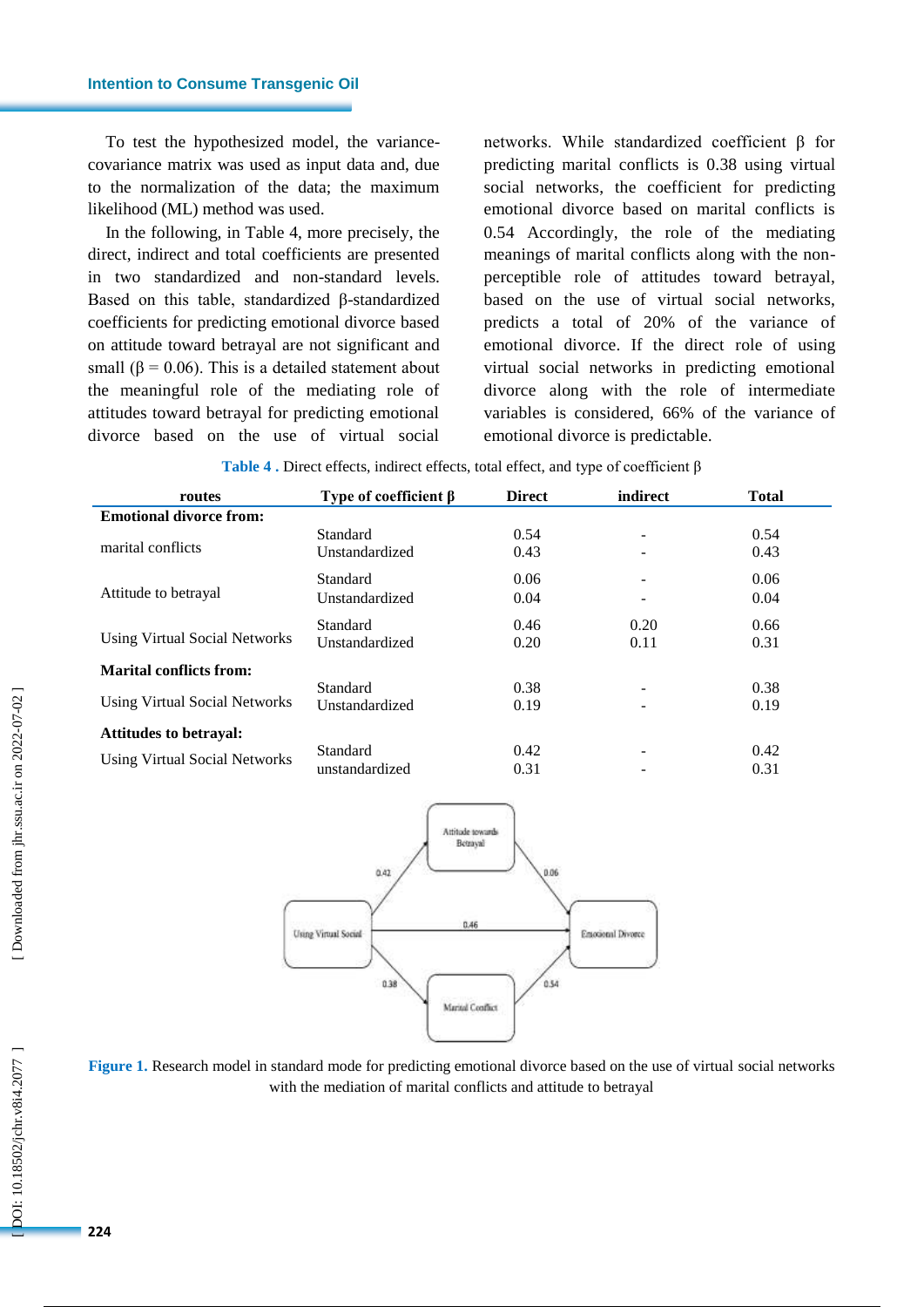Table 5 contains the fitness indexes of the hypothesized model. In the appropriate models, the comparative Fit Index (CFI), normed Fit Index (NFI) and the incremental fit index (IFI) are higher than 0.9, the Root Mean Square Error of Approximation (RMSEA) is less than 0.08, the Tucker - Levy (TLI), Relative Fitness Index (RFI), Normal Fitness Index (PNFI), PGFI, and parsimonious goodness of fit index (PRATIO) are

also in ratios between 0 and 1. In a model with an appropriate fit, the Chi -2 statistic is not meaningful, or the result of dividing it into degrees of freedom is less than two (Hooman, 2014). Based on this table, the model in most indices has been able to fit the appropriate fit, with the exception of Chi -2 and Root estimation of approximation error variance (RMSEA); therefore, the hypothesized model has a good fit.

| <b>Table 5.</b> Goodness of fit indices of the final model |
|------------------------------------------------------------|
|------------------------------------------------------------|

| <b>RMSEA</b> |                 |       | Chi-2 Df P-value PRATIO PGFI PNFI |      |      | <b>NFI</b> | <b>RFI</b> | IFI  | <b>CFI</b> | TLI  |
|--------------|-----------------|-------|-----------------------------------|------|------|------------|------------|------|------------|------|
| 0.05         | $11.03 \quad 1$ | 0.001 | 0.56                              | 0.64 | 0.68 | 0.94       | 0.81       | 0.92 | 0.94       | 0.96 |

## **Discussion**

According to Table 3, the results of Pearson correlation coefficients showed that using virtual social networks has a positive correlation with emotional divorce ( $p<0.01$ ,  $r = 0.52$ ). This result is in line with Sajid et al . (22), Torki and Mohammadi (15), and Latifian et al . (23). The use of virtual social networks with positive attitudes toward betrayal has a significant positive correlation ( $p \le 0.01$ ,  $r = 40/0$ ). This finding is in line with the results of the researches of Norton and Baptist (10), and Dortaj et al . (24 ). There is a significant positive correlation between emotional divorce and receptive attitude toward infidelity (p  $< 0.01$ ,  $r = 0.34$ ). This result is in line with the results of Torki and Mohammadi's researches (15). Using virtual social networks has a positive correlation with marital conflicts ( $p \le 0.01$ ,  $r =$ 0.31). This result is consistent with the results of optical research byRezapour et al . (14). Marital conflicts have a positive correlation with emotional divorce (p  $\langle 0.01, r = 0.63 \rangle$ ). This finding is consistent with the consistent studies by Safaee Rad and Varasteh Far (25). But according to the results of the path analysis, the mediating role of attitude toward betrayal was not significant for predicting emotional divorce based on the use of virtual social networks.

The first hypothesis of the research on the mediating role of attitude toward betrayal in the relationship between the use of virtual social networks and marital conflicts is rejected . In the case of disapproval of this hypothesis, it can be discussed in two ways:

-The purpose of the presence of teachers in the social network has been targeted and their presence in these networks has not been able to change their beliefs and attitudes which have a significant effect on the loss of family foundations and the emergence of emotional divorce in them.<br>-The rejection of this hypothesis is that teachers

in filling the attitude to betrayal questionnaire takes into account the precautionary aspects and, to some extent, the actual disclosure the conservatism was due to the presentation of these questionnaires in their work environment and the fear of disclosing their information.

Based on the results of path analysis, the role of conflicting intermediaries is significant for predicting emotional divorce based on the use of virtual social networks. Therefore, the second hypothesis of the research is confirmed.

Virtual social networks are human achievements in the field of technology. One of the concerns that is always about the new technologies is how to interact and how to use it, which is often referred to as the culture of using technology. Teachers are groups in the community that are increasingly invited to use social media through their social activities. Research results show that Presence and activity in the cyberspace (regardless of the type of activity) can prevent couples from engaging in real world collaborative activities, which can undermine couples' solidarity. The high attractiveness and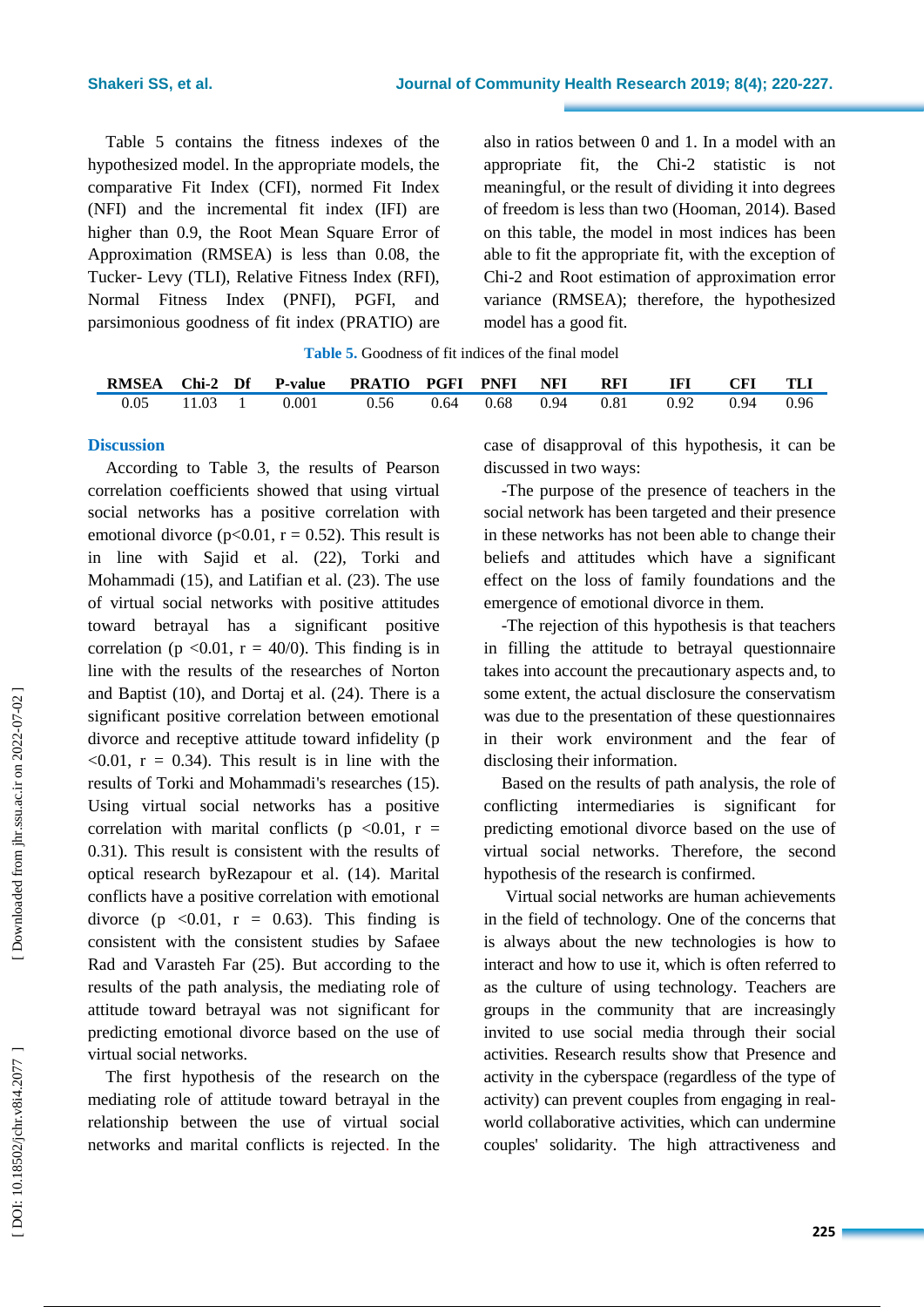#### **Intention to Consume Transgenic Oil**

diversity of virtual social network content and the high amount of information that one receives in cyberspace can lead to a cognitive crisis in the person that can challenge or alter previous marriage agreement criteria and cause disagreement and incompatibility between couples (26) . Sometimes, virtual social networks also provide the process of satisfying psychological needs, which makes the person in different psychological aspects not to feel the need for his/her spouse. This difference in attachment between couples leads to conflicts and marital dissatisfaction (13) . Also , the excessive use of virtual social media can change the type of relationships, assignments to roles and power positions in the family. According to the system theory, when the family hierarchy is not followed and the positions of power are not clear and explicit, conflicts get increased. One of the factors creating an emotional divorce is marital conflicts. This is, in fact, a struggle over the Seize of power roles and resources, and the fulfillment of needs. Virtual networks have caused a change in power sources. These changes in power positions may increase levels of marital conflicts. These striations continue after the onset of it, as long as it may lead to marital distress and then emotional divorce .

#### **Conclusion**

According to the results of the data analysis, the mediating role of marital conflicts in relationship between the use of virtual social networks and emotional divorce is confirmed among the teachers of Mashhad, therefore it is recommended that the managers and the educational organizations of Mashhad provide a ground for strengthening of teachers ' media literacy. The better understanding of the opportunities and disadvantages of virtual social networks by teachers can prevent the negative consequences of virtual social networks on families, especially couples. Moreover , it is suggested that therapists and family counselors consider the use of virtual networks in cases of emotional divorce. Modifying the use of these networks can be a step towards reducing marital conflicts and eliminating emotional divorce.

#### **Acknowledgment s**

This manuscript is based on a student's dissertation, Ms. Seyedeh Sara Shakeri, graduated from Payam Noor University of Gorgan Branch in the academic year of 2017 -2018, numbered as 2529622 in 09 /17 The authors of this research are grateful to the education management of the city of Mashhad, school administrators, and all teachers who participated in this research.

## **Conflict of Interest**

The authors declare that they have no competing interests.

#### **References**

- 1. Hassan Khani M. Relationship between marital disturbance and emotional divorce among married female teachers. Fourth National Conference on Sustainable Development in Educational Sciences and Psychology, Social and Cultural Studies, Social and behavioral Sciences; 2016 June. 15; Tehran, Mehrvand Higher Education. [Persian] .available from: https://www.civilica.com/Paper -EPSCONF04 -EPSCONF04\_115.html
- 2. Wellman B, Haase AQ, Witte J, et al. Does the Internet increase, decrease, or supplement social capital? Social networks , participation, and community commitment. American behavioral scientist. 2001; 45(3): 436 -55.
- 3.Pourmazaharian A, Allameh Haeri F. Investigating the effect of enjoyment in responding to advertisements in online social networks due to the mediating role of social identity, group norm, group goals and intentions, and perceived value of advertising. National Conference on key topics in Management and Accounting Sciences, Management and accounting; 2016 May. 25; Gorgan, Company and research Group of Bargostar Pars Engineering Co. [Persian].available from: https://www.civilica.com/Paper-NCPIM02-NCPIM02\_121.html
- 4.Qalaheno R, Farnam A. Comparison and investigation of the relationship between virtual networks' social networks and religious orientation and life satisfaction of male and female teachers in Zahedan. Second International Conference on Behavioral Sciences and Social Studies, Social Sciences; 2016March.18; Tehran, Nikan Institute of Higher Education. [Persian].available from : html.272\_IBSCONF02 -IBSCONF02 -Paper/com.civilica.www://https